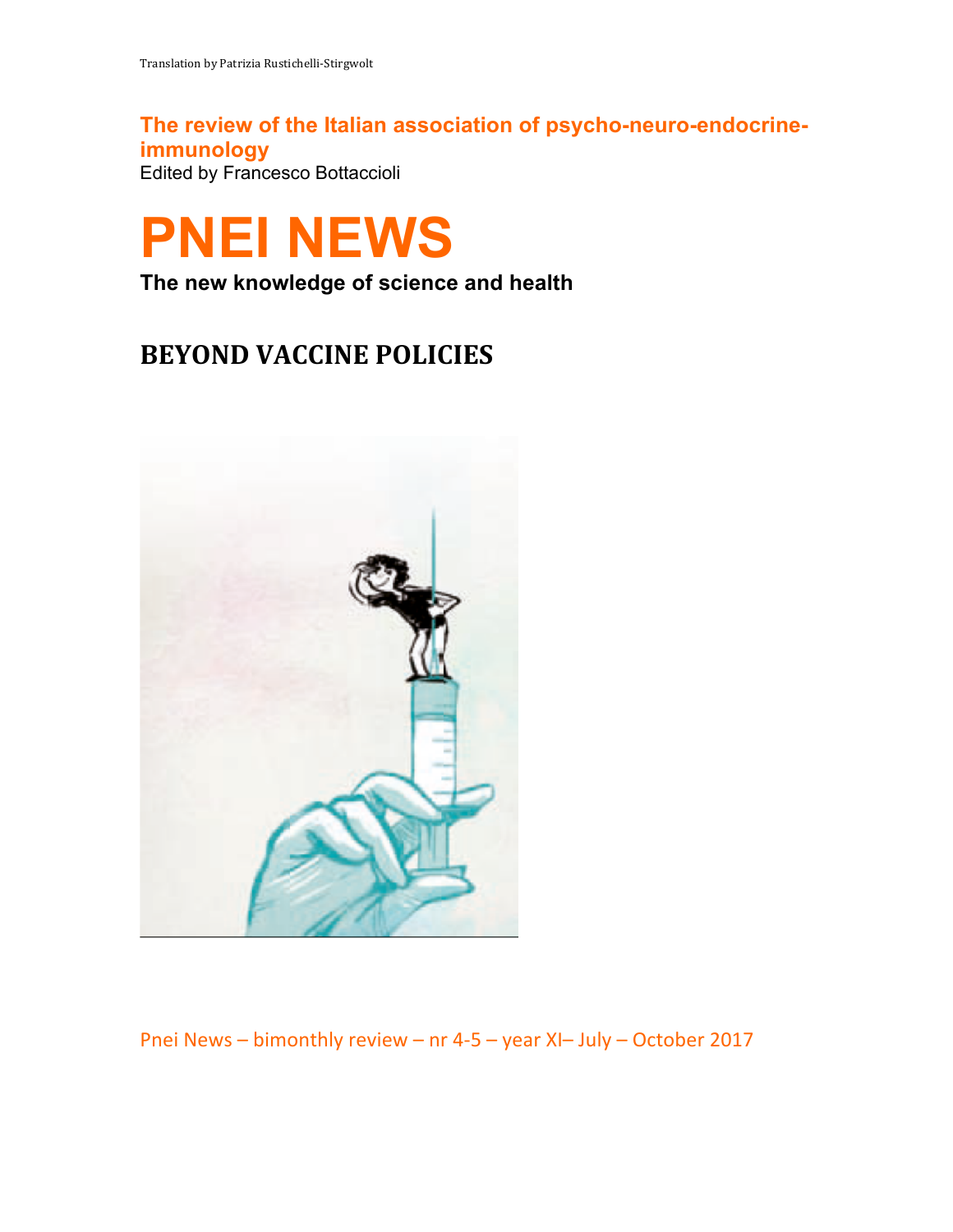# **PNEI NEWS NR 4-5 – July- October 2017**

#### **EDITORIAL**

**Page 3. Beyond the vaccine policies** Francesco Bottaccioli

#### **Vaccination: The Document.**

#### Page 4. Vaccination: critical observations and proposals

The "ipse dixit" claim to an authority is not a good method to spread scientific culture. The best approach is rather showing the beauty of the scientific method, one of the best example of a critical, dialectic, democratic and open thinking.

#### **INTERVIEW**

# **Page 12**. **Microbiota and pregnancy.**

#### Good bacteria since the very beginning of life

Dialogue with Flavia Indrio and Josef Neu, partners in a American-Italian research team, who are investigating the relationship between microbiota during pregnancy and the imprinting of the immune system and of the developing fetus's brain. *Paola Emilia Cicerone*

#### **MEDICINE AND PSYCHOLOGY**

#### Page 15. Heartbreaking emotions: the Takotsubo cardiomyopathy seen from a Pnei standpoint.

This article is an excerpt of the much wider work discussed by the author during her dissertation for the Master in Pnei and Science of Integrative Care. *Roberta dell'Acqua*

#### **SCIENTIFIC CONGRESS - 1**

# Page 18. Microbiome and epigenetic

#### **New keys for a better understanding of medicine**

A national Sipnei congress will be held in Florence. During the session significant topics will be debated. We will inquire about the current scientific revolution based on epigenetic and the role of microbiota which integrates and enriches the paradigm of Psychoneuroendocrineimmunology

*Lorenzo Emmi, Franco Cracolici*

#### **SCIENTIFIC CONGRESS - 2**

### **Page 20. Proprioception. Perceiving oneself from the inside as the foundation** of the perception of the self.

The SIPNEI Congress on "Proprioception and health. Interoception, body awareness and consciousness. Theory and practice." will be held in Milan on  $25<sup>th</sup>$  November 2017.

*Nicola Barsotti, Marco Chiera, Diego Lanaro*

#### **BOOKS**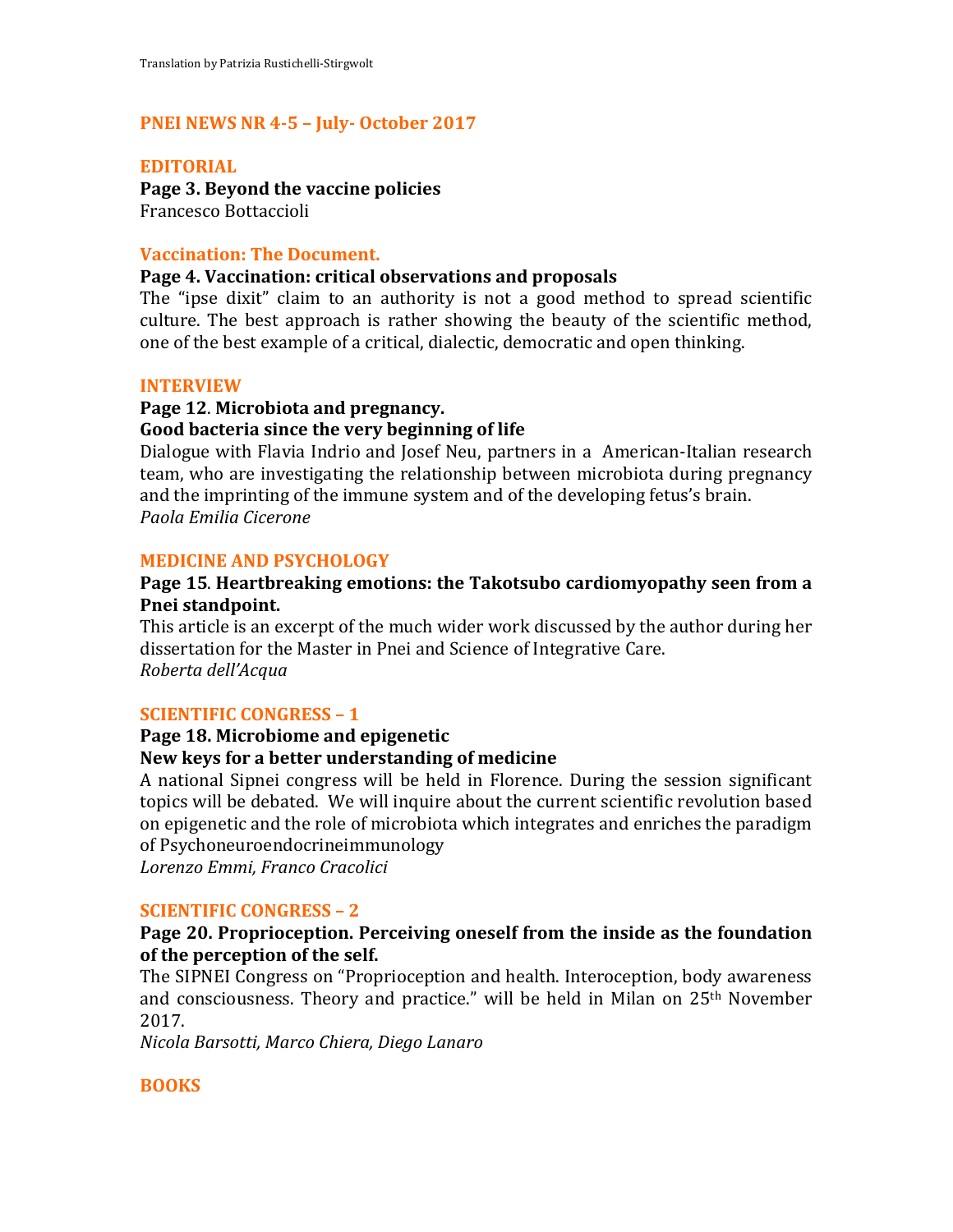# Page 23. The life and revolutionary ideas of A.T. Still, the founder of **osteopathy.**

*Nicola Barsotti, Francesco Bottaccioli*

# **SPECIAL ISSUE: IN MEMORY OF A GREAT INTELLECTUAL**

# Page 25. Anthropology between individual and contest: a systemic **interpretation of human condition**

We publish the contribution of the late Prof. Tullio Seppilli. This excerpt is part of a collective volume "Mutamenti nelle basi delle scienze", Tecniche Nuove, edited by Francesco Bottaccioli. In his work Seppilli proposes a very innovative vision of anthropology, where this discipline finally merges with biomedicine and psychology without any reductionist subjugation. On the contrary, this joint is framed in a systemic approach and restores its authentic meaning namely: science of the human being.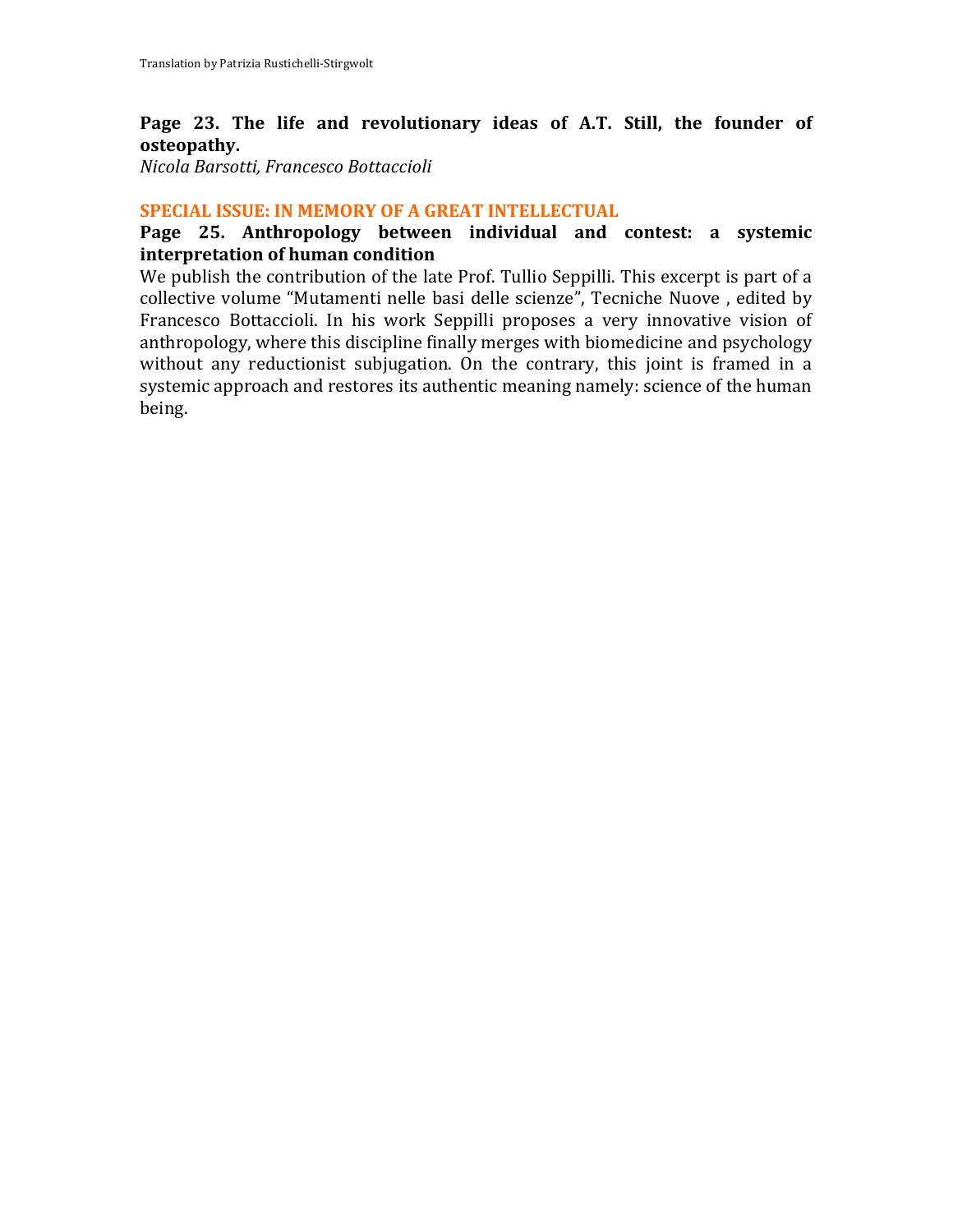# **BEYOND THE VACCINE POLICIES**

Francesco Bottaccioli

Master Director of Pnei and Science of Integrative Care, University of Aquila, Pnei Master Coordinator at the University of Turin

Thanks to an initiative of SIPNEI, a public discussion on the government vaccine policies based on evidence and scientific method will be held in Rome on the 18<sup>th</sup> November.

The importance of this congress lies obviously on the significance represented by this theme. This is a topic that can not be reduced only to the evaluation of the riskbenefits balance or the analysis of conflict between the individual's rights and the protection of society. These are undoubtedly very important aspects and yet if left alone they do not develop thoroughly all the relevant matters tied to this controversy that is still stirring the society.

There are at least other two aspects that need to be considered.

The first aspect is the child immune system which is still semi-unknown.

We see the paradox of a debate and a peremptory act from the government that affects a physiological system of which we know still very little. This act rose naturally several doubts. What could be the effects of a multiple and simultaneous stimulation on the immune system of newborn babies and what are the risks related to the use of adjuvants on such an unbalanced physiological status which is typical of the neonatal immunity?

The answers provided (when provided) by the healthcare and scientific authorities have not been satisfactory and, to be frank, they resulted as not believable and an insult to the scientific intelligence and culture.

The second aspect concerns the use of science and scientific authority done by the media. It is mortifying to assist to the *performance* given by some University Professors who missed a precious opportunity to communicate the beauty of the evidence-based scientific method and the critical debate about the evidence itself since they preferred a Marquis del Grillo attitude ("*Io sono io e voi siete un cazzo!"*- "*I am* who I am and you are fuck all!"). This stance has a long and not so honorable history in the scientific field. The medieval Scholastic was all based on the authority of the professorship, of the "ipse dixit". This authority allowed professors who had never seen a corpse to decree on human anatomy just by reading a text from Galen. Other professors instead were decreeing upon the order of the Universe without ever having observed the sky with a telescope.

Vesalius, Galileo and Descartes initiated the scientific and philosophical revolution which lead to the concept that a truth is never incontrovertible but it is the result of evidences followed by a critical debate on the same evidences. Science is not dogmatic by definition, as it destroys the dogmas that were created by it.

Proposing a dogmatic science is not only an oxymoron, but an act of domineering culture that eliminates the few doctors that still dare to express critical opinions. It also does not allow scientific culture to grow among the common citizens who are seen as passive recipients of health policies treating them as a herd of sheep. By doing that, science contributes in turning the citizens into passive subjects and to